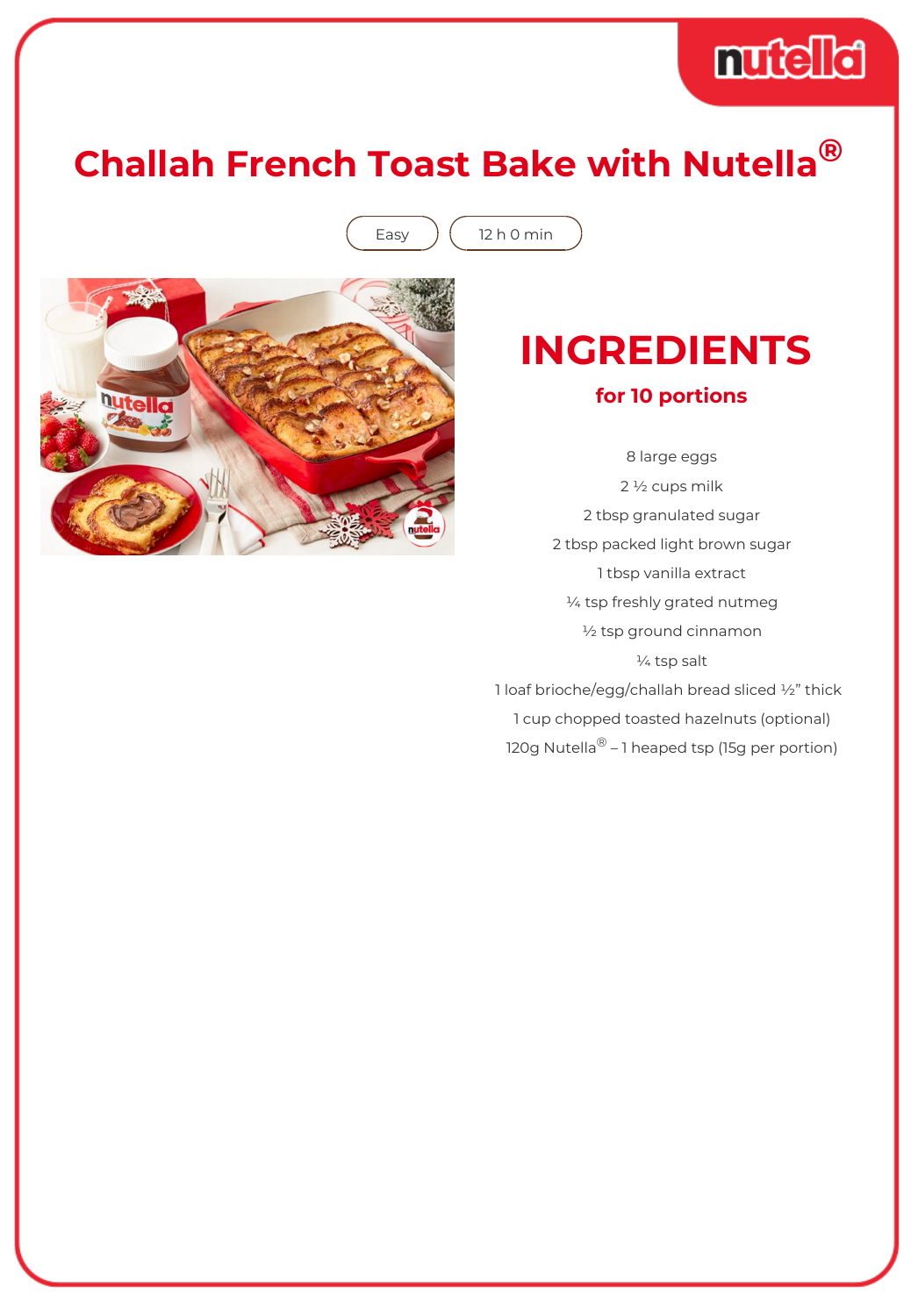

### **METHOD**



Generously butter a 9″ x 13″ baking dish.

In a large bowl, whisk together eggs, milk, sugar, vanilla extract, cinnamon, nutmeg, and salt until well blended, but don't over-beat.

**2**

Arrange the bread slices in 2 lengthwise rows in the baking dish, slightly overlapping the slices.

**3**

Pour the egg mixture over the challah and gently press down. Cover with plastic wrap or aluminum foil and refrigerate overnight.